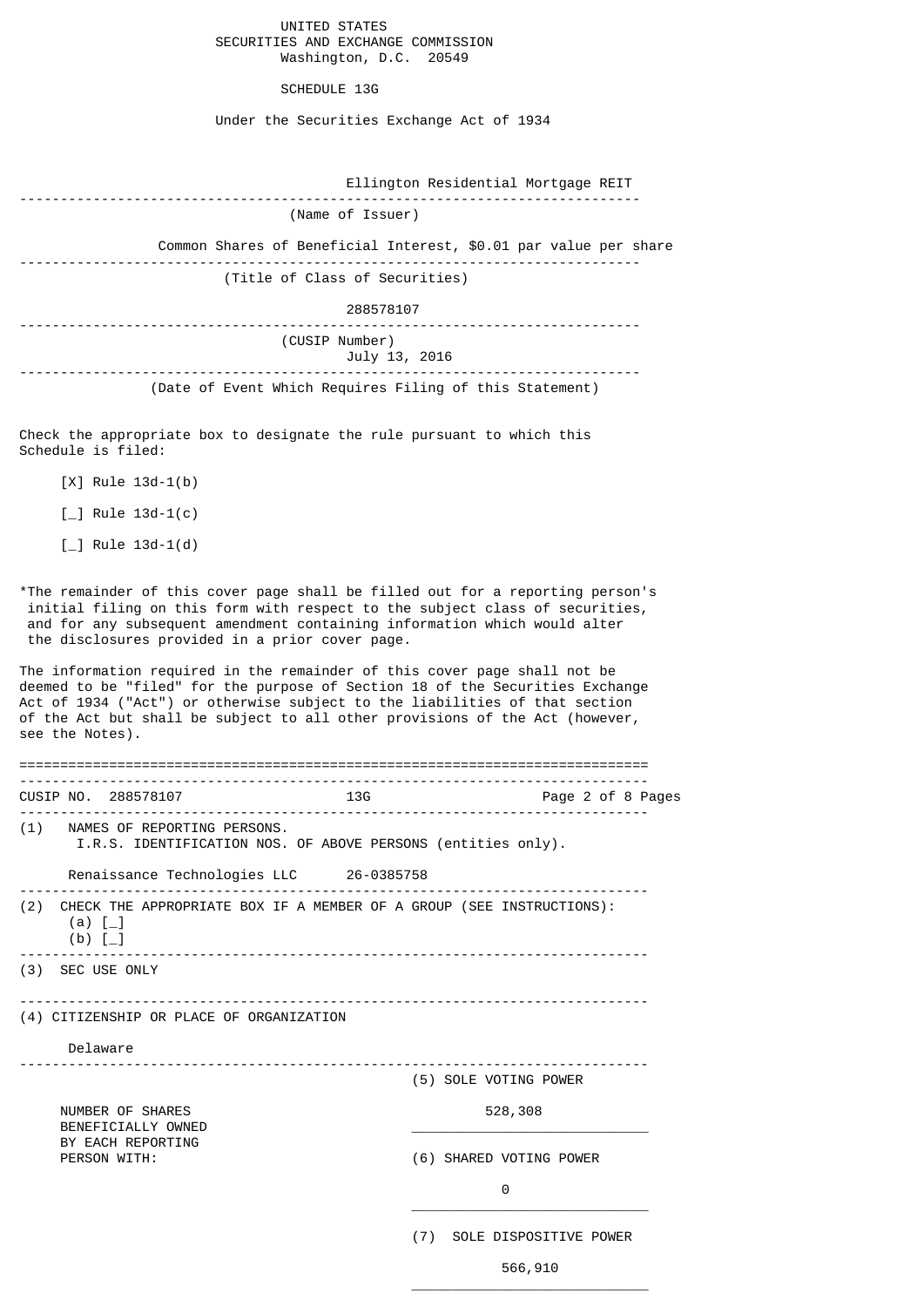# (8) SHARED DISPOSITIVE POWER

80,616

| (9) AGGREGATE AMOUNT BENEFICIALLY OWNED BY EACH REPORTING PERSON<br>647,526<br>(10) CHECK BOX IF THE AGGREGATE AMOUNT IN ROW (9) EXCLUDES CERTAIN SHARES<br>(SEE INSTRUCTIONS)<br>$\left[\begin{smallmatrix}1\\1\end{smallmatrix}\right]$<br>(11) PERCENT OF CLASS REPRESENTED BY AMOUNT IN ROW (9)<br>7.09 %<br>(12) TYPE OF REPORTING PERSON (SEE INSTRUCTIONS)<br>ΙA<br>Page 2 of 8 pages<br>Page 3 of 8 pages<br>------------------------<br>CUSIP NO. 288578107<br>13G<br>Page 3 of 8 Pages<br>(1) NAMES OF REPORTING PERSONS.<br>I.R.S. IDENTIFICATION NOS. OF ABOVE PERSONS (ENTITIES ONLY).<br>RENAISSANCE TECHNOLOGIES HOLDINGS CORPORATION 13-3127734<br>(2)<br>CHECK THE APPROPRIATE BOX IF A MEMBER OF A GROUP (SEE INSTRUCTIONS)<br>(a) $[-]$<br>$(b)$ [<br>(3) SEC USE ONLY<br>(4) CITIZENSHIP OR PLACE OF ORGANIZATION |  |  |  |
|---------------------------------------------------------------------------------------------------------------------------------------------------------------------------------------------------------------------------------------------------------------------------------------------------------------------------------------------------------------------------------------------------------------------------------------------------------------------------------------------------------------------------------------------------------------------------------------------------------------------------------------------------------------------------------------------------------------------------------------------------------------------------------------------------------------------------------------|--|--|--|
|                                                                                                                                                                                                                                                                                                                                                                                                                                                                                                                                                                                                                                                                                                                                                                                                                                       |  |  |  |
|                                                                                                                                                                                                                                                                                                                                                                                                                                                                                                                                                                                                                                                                                                                                                                                                                                       |  |  |  |
|                                                                                                                                                                                                                                                                                                                                                                                                                                                                                                                                                                                                                                                                                                                                                                                                                                       |  |  |  |
|                                                                                                                                                                                                                                                                                                                                                                                                                                                                                                                                                                                                                                                                                                                                                                                                                                       |  |  |  |
|                                                                                                                                                                                                                                                                                                                                                                                                                                                                                                                                                                                                                                                                                                                                                                                                                                       |  |  |  |
|                                                                                                                                                                                                                                                                                                                                                                                                                                                                                                                                                                                                                                                                                                                                                                                                                                       |  |  |  |
|                                                                                                                                                                                                                                                                                                                                                                                                                                                                                                                                                                                                                                                                                                                                                                                                                                       |  |  |  |
|                                                                                                                                                                                                                                                                                                                                                                                                                                                                                                                                                                                                                                                                                                                                                                                                                                       |  |  |  |
|                                                                                                                                                                                                                                                                                                                                                                                                                                                                                                                                                                                                                                                                                                                                                                                                                                       |  |  |  |
|                                                                                                                                                                                                                                                                                                                                                                                                                                                                                                                                                                                                                                                                                                                                                                                                                                       |  |  |  |
|                                                                                                                                                                                                                                                                                                                                                                                                                                                                                                                                                                                                                                                                                                                                                                                                                                       |  |  |  |
|                                                                                                                                                                                                                                                                                                                                                                                                                                                                                                                                                                                                                                                                                                                                                                                                                                       |  |  |  |
| Delaware<br>(5) SOLE VOTING POWER<br>NUMBER OF SHARES<br>528,308<br>BENEFICIALLY OWNED                                                                                                                                                                                                                                                                                                                                                                                                                                                                                                                                                                                                                                                                                                                                                |  |  |  |
| BY EACH REPORTING<br>PERSON WITH:<br>(6) SHARED VOTING POWER<br>0                                                                                                                                                                                                                                                                                                                                                                                                                                                                                                                                                                                                                                                                                                                                                                     |  |  |  |
| (7) SOLE DISPOSITIVE POWER                                                                                                                                                                                                                                                                                                                                                                                                                                                                                                                                                                                                                                                                                                                                                                                                            |  |  |  |
| 566,910                                                                                                                                                                                                                                                                                                                                                                                                                                                                                                                                                                                                                                                                                                                                                                                                                               |  |  |  |
| (8)<br>SHARED DISPOSITIVE POWER                                                                                                                                                                                                                                                                                                                                                                                                                                                                                                                                                                                                                                                                                                                                                                                                       |  |  |  |
| 80,616                                                                                                                                                                                                                                                                                                                                                                                                                                                                                                                                                                                                                                                                                                                                                                                                                                |  |  |  |
| (9) AGGREGATE AMOUNT BENEFICIALLY OWNED BY EACH REPORTING PERSON                                                                                                                                                                                                                                                                                                                                                                                                                                                                                                                                                                                                                                                                                                                                                                      |  |  |  |
| 647,526                                                                                                                                                                                                                                                                                                                                                                                                                                                                                                                                                                                                                                                                                                                                                                                                                               |  |  |  |
| (10) CHECK BOX IF THE AGGREGATE AMOUNT IN ROW (9) EXCLUDES CERTAIN SHARES<br>(SEE INSTRUCTIONS)<br>$[-]$                                                                                                                                                                                                                                                                                                                                                                                                                                                                                                                                                                                                                                                                                                                              |  |  |  |
| -------------------------------<br>(11) PERCENT OF CLASS REPRESENTED BY AMOUNT IN ROW (9)                                                                                                                                                                                                                                                                                                                                                                                                                                                                                                                                                                                                                                                                                                                                             |  |  |  |
| 7.09 %                                                                                                                                                                                                                                                                                                                                                                                                                                                                                                                                                                                                                                                                                                                                                                                                                                |  |  |  |
| (12) TYPE OF REPORTING PERSON (SEE INSTRUCTIONS)<br>нc                                                                                                                                                                                                                                                                                                                                                                                                                                                                                                                                                                                                                                                                                                                                                                                |  |  |  |
|                                                                                                                                                                                                                                                                                                                                                                                                                                                                                                                                                                                                                                                                                                                                                                                                                                       |  |  |  |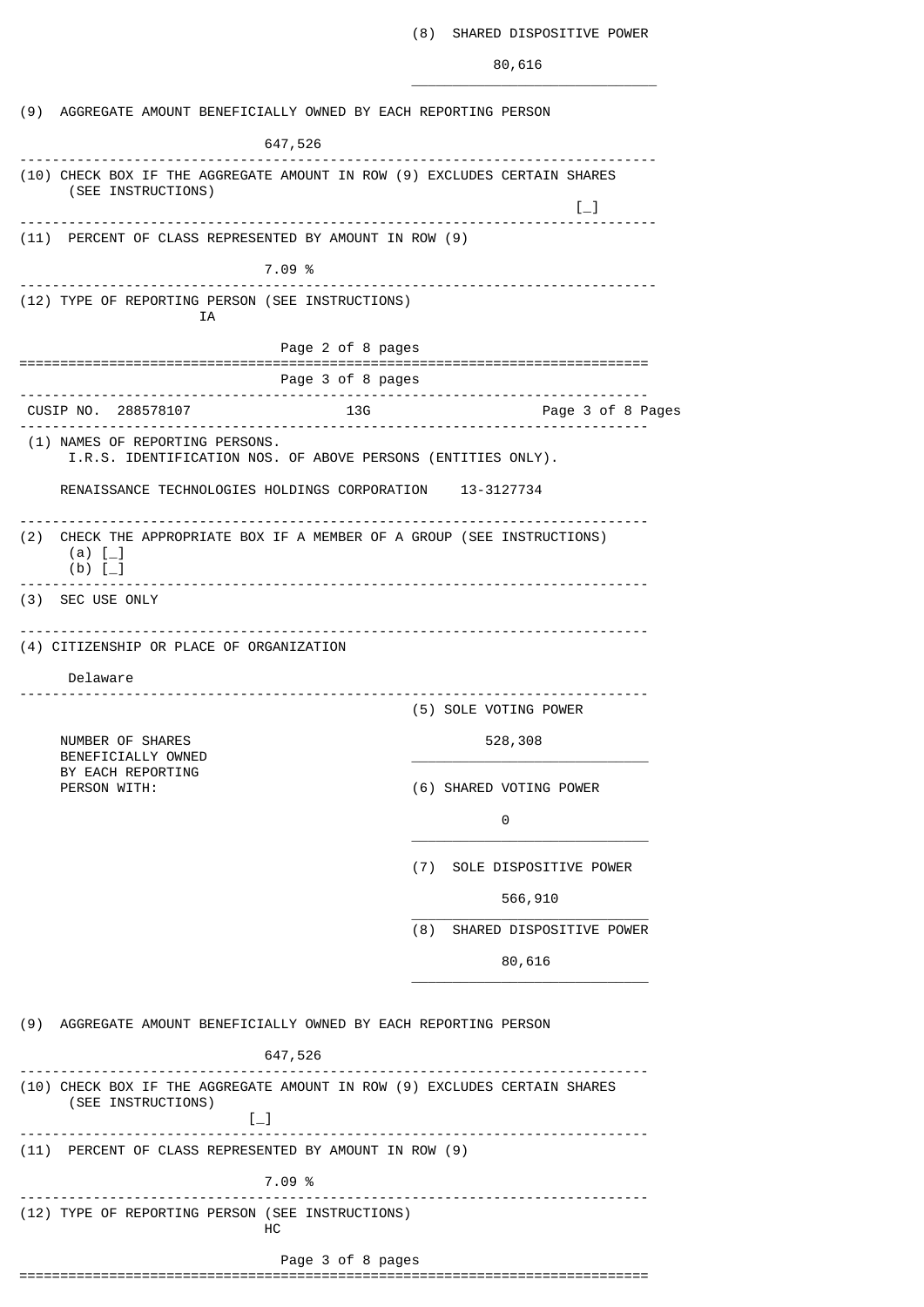|                              | CUSIP NO. 288578107                                                                                                                                        |
|------------------------------|------------------------------------------------------------------------------------------------------------------------------------------------------------|
| Item 1.                      |                                                                                                                                                            |
|                              | (a) Name of Issuer                                                                                                                                         |
|                              | Ellington Residential Mortgage REIT                                                                                                                        |
|                              | (b) Address of Issuer's Principal Executive Offices.                                                                                                       |
|                              | 53 Forest Avenue, Old Greenwich, CT 06870                                                                                                                  |
| Item 2.                      |                                                                                                                                                            |
|                              | (a) Name of Person Filing:                                                                                                                                 |
|                              | This Schedule 13G is being filed by Renaissance Technologies LLC<br>("RTC") and Renaissance Technologies Holdings Corporation ("RTHC").                    |
|                              | (b) Address of Principal Business Office or, if none, Residence.                                                                                           |
|                              | The principal business address of the reporting persons is:                                                                                                |
|                              | 800 Third Avenue<br>New York, New York 10022                                                                                                               |
|                              | (c) Citizenship.                                                                                                                                           |
|                              | RTC is a Delaware limited liability company, and<br>RTHC is a Delaware corporation.                                                                        |
|                              | (d) Title of Class of Securities.                                                                                                                          |
|                              | Common Shares of Beneficial Interest, \$0.01 par value per share                                                                                           |
|                              | (e) CUSIP Number.                                                                                                                                          |
|                              | 288578107                                                                                                                                                  |
|                              | Page 4 of 8 pages<br>==========================<br>=======================                                                                                 |
|                              | Item 3. If this statement is filed pursuant to Rule $13d-1(b)$ or $13-d-2(b)$<br>or (c), check whether the person filing is a:                             |
| (a) $\lceil \_$<br>(b) $[-]$ | Broker or dealer registered under section 15 of the Act.<br>Bank as defined in section $3(a)(6)$ of the Act.                                               |
| $(c)$ [_]<br>(d) $[-]$       | Insurance Company as defined in section $3(a)(19)$ of the Act.<br>Investment Company registered under section 8 of the Investment                          |
| $(e)$ $[x]$                  | Company Act.<br>Investment Adviser in accordance with Sec.240.13d-1(b)(1)(ii)(E).                                                                          |
| $(f)$ [_]                    | Employee Benefit Plan or Endowment Fund in accordance with<br>Sec. $240.13d-1(b)(1)(ii)(F)$ .                                                              |
| $(g)$ [<br>$(h)$ $[-]$       | Parent holding company, in accordance with Sec.240.13d-1(b)(1)(ii)(G).<br>A savings associations as defined in Section 3(b) of the Federal                 |
| (i) [                        | Deposit Insurance Act.<br>A church plan that is excluded from the definition of an investment                                                              |
| $(j)$ [_]                    | company under section $3(c)(14)$ of the Investment Company Act of 1940.<br>Group, in accordance with Sec. 240.13d-1(b)(1)(ii)(J).                          |
|                              |                                                                                                                                                            |
|                              | Item 4. Ownership.                                                                                                                                         |
|                              | (a) Amount beneficially owned.                                                                                                                             |
|                              | RTC:<br>647,526<br>shares<br>shares, comprising the shares beneficially owned<br>RTHC:<br>647,526<br>by RTHC, because of RTHC's majority ownership of RTC. |
|                              | (b) Percent of Class.                                                                                                                                      |
|                              | RTC:<br>7.09 %<br>RTHC:<br>7.09 %                                                                                                                          |
| (c)                          | Number of shares as to which the person has:                                                                                                               |
|                              | (i) sole power to vote or to direct the vote:                                                                                                              |
|                              |                                                                                                                                                            |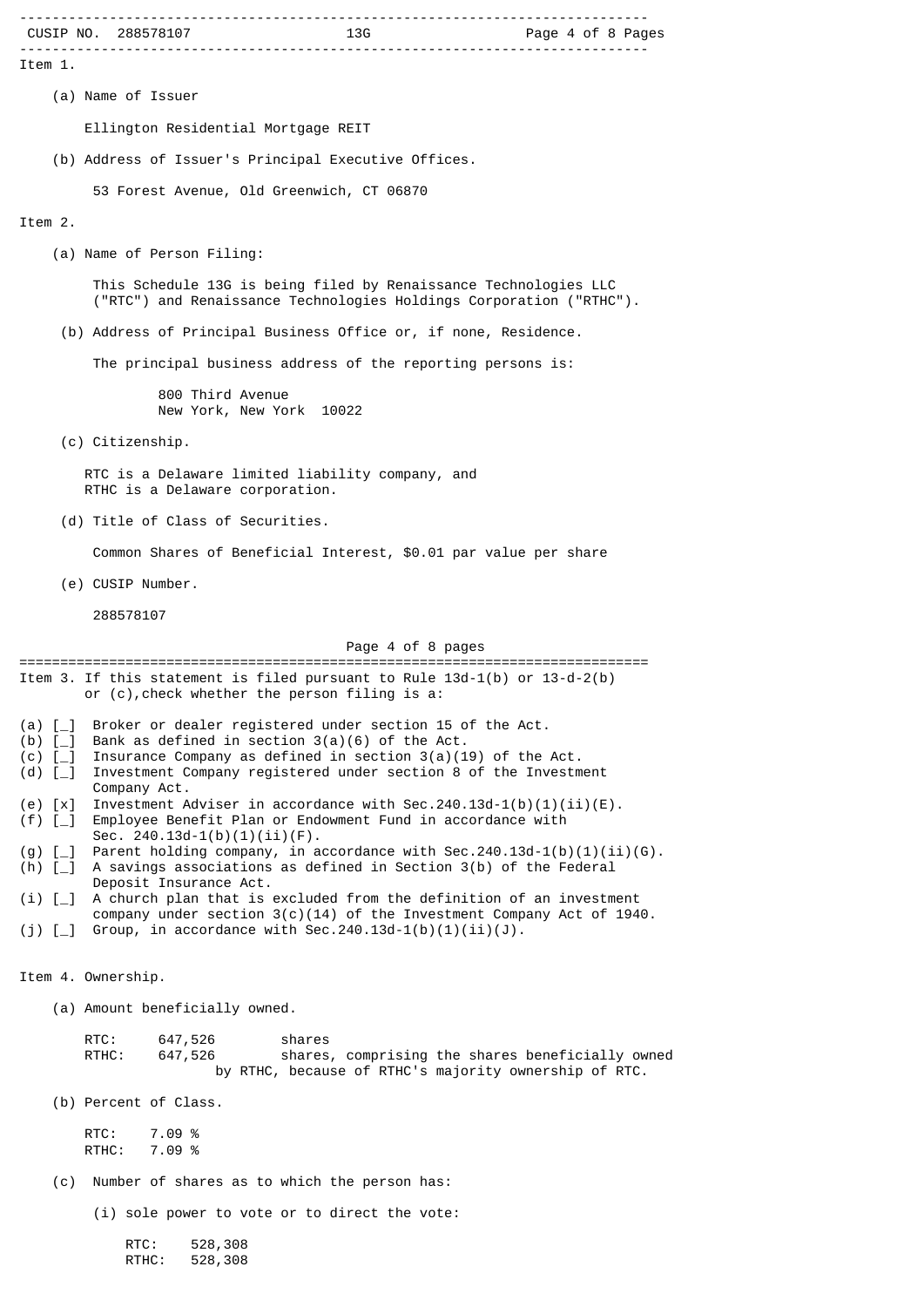(ii) Shared power to vote or to direct the vote: 0

(iii) sole power to dispose or to direct the disposition of:

RTC: 566,910 RTHC: 566,910

(iv) Shared power to dispose or to direct the disposition of:

RTC: 80,616 RTHC: 80,616

Page 5 of 8 pages

Item 5. Ownership of Five Percent or Less of a Class.

 If this statement is being filed to report the fact that as of the date hereof the reporting person has ceased to be the beneficial owner of more than five percent of the class of securities, check the following:  $\begin{bmatrix} 1 \end{bmatrix}$ 

=============================================================================

Item 6. Ownership of More than Five Percent on Behalf of Another Person.

Certain funds and accounts managed by RTC have the right to receive dividends and proceeds from the sale of the securities which are the subject of this report.

Item 7. Identification and Classification of the Subsidiary Which Acquired the Security Being Reported on by the Parent Holding Company.

#### Not applicable

Item 8. Identification and Classification of Members of the Group.

Not applicable

Item 9. Notice of Dissolution of a Group.

Not applicable

# Page 6 of 8 pages

============================================================================= Item 10. Certification

By signing below I certify that, to the best of my knowledge and belief, the securities referred to above were acquired and are held in the ordinary course of business and not acquired and are not held for the purpose of or with the effect of changing or influencing the control of the issuer of the securities and were not acquired and are not held in connection with or as a participant in any transaction having that purpose or effect.

#### **SIGNATURE**

After reasonable inquiry and to the best of my knowledge and belief, I certify that the information set forth in this statement is true, complete and correct.

Date: February 14, 2017

Renaissance Technologies LLC

 By: Mark Silber Executive Vice President